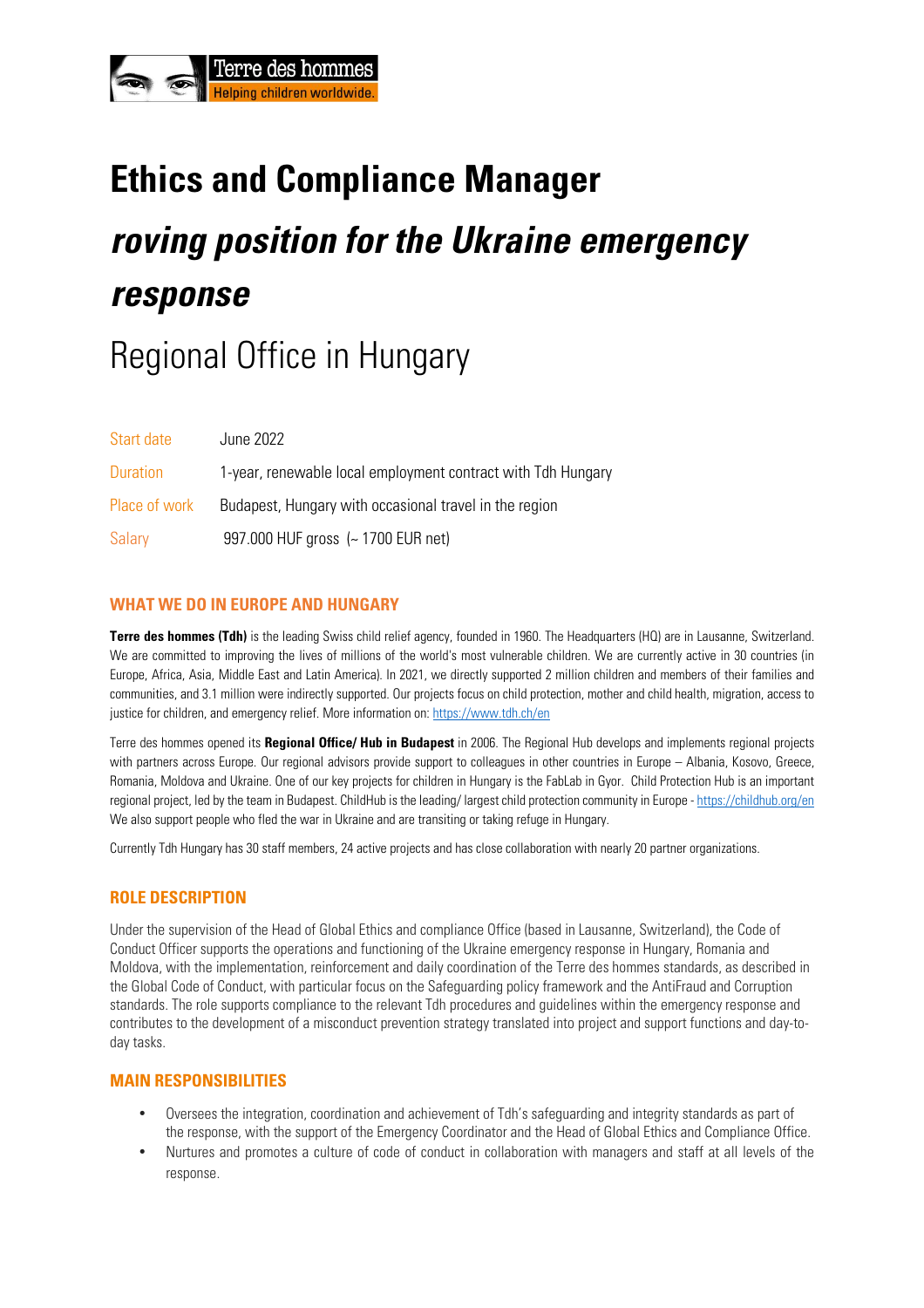

• Leads on reviewing, planning and implementing capacity building plans on strengthening the Global Code of Conduct and ensuring reporting protocols are knwown and applied, internally and with external stakeholders

#### **YOUR PROFILE**

| <b>Academic/Qualifications</b> | Masters degree in Law, Business Administration, Finance, Social<br>Sciences, Psychology or any other relevant field                                                                                                                                 |
|--------------------------------|-----------------------------------------------------------------------------------------------------------------------------------------------------------------------------------------------------------------------------------------------------|
| <b>Experience</b>              | Minimum 3 years experience working in a humanitarian context with<br>at least 2 year in similar positions of responsibility.                                                                                                                        |
|                                | Minimum 2 years field experience in a position with responsibilities<br>in safeguarding, integrity, ethics or in protection (counter-trafficking<br>preferred, gender based violence and/or child protection), preferably<br>in emergency settings. |
|                                | Good knowledge of humanitarian project management cycle.                                                                                                                                                                                            |
|                                | Proven experience in training facilitation and in the use of<br>contextually appropriate pedagogical methods.                                                                                                                                       |
|                                | Very good ability to identify and assess the training needs of staff and<br>partners on an ongoing basis and proven experience in developing<br>training modules and tools.                                                                         |
|                                | Good knowledge of international standards with regards to ethics,<br>safeguarding and integrity. Experience in case management and/or<br>investigating ethics violations is desired.                                                                |
|                                | Very good capacity and experience in working with national NGOs<br>and government services.                                                                                                                                                         |
| <b>Profile</b>                 | Being respectful, approachable and trustworthy, with<br>impeccable behaviour                                                                                                                                                                        |
|                                | Sensitivity and knowledge of the context, notably in terms of prevention and<br>management of sexual abuse and exploitation, cultural norms and legal<br>framework                                                                                  |
|                                | Ability to remain calm in difficult circumstances and to manage stressful<br>situations                                                                                                                                                             |
|                                | Ability to work with and empower others                                                                                                                                                                                                             |
|                                | Good understanding of basic principles such as respect for confidentiality,<br>informed consent, data protection requirements, victim-survivor approach                                                                                             |
|                                | Excellent analytical, synthesis and writing skills                                                                                                                                                                                                  |
|                                | Very good capacity for innovation and initiative                                                                                                                                                                                                    |